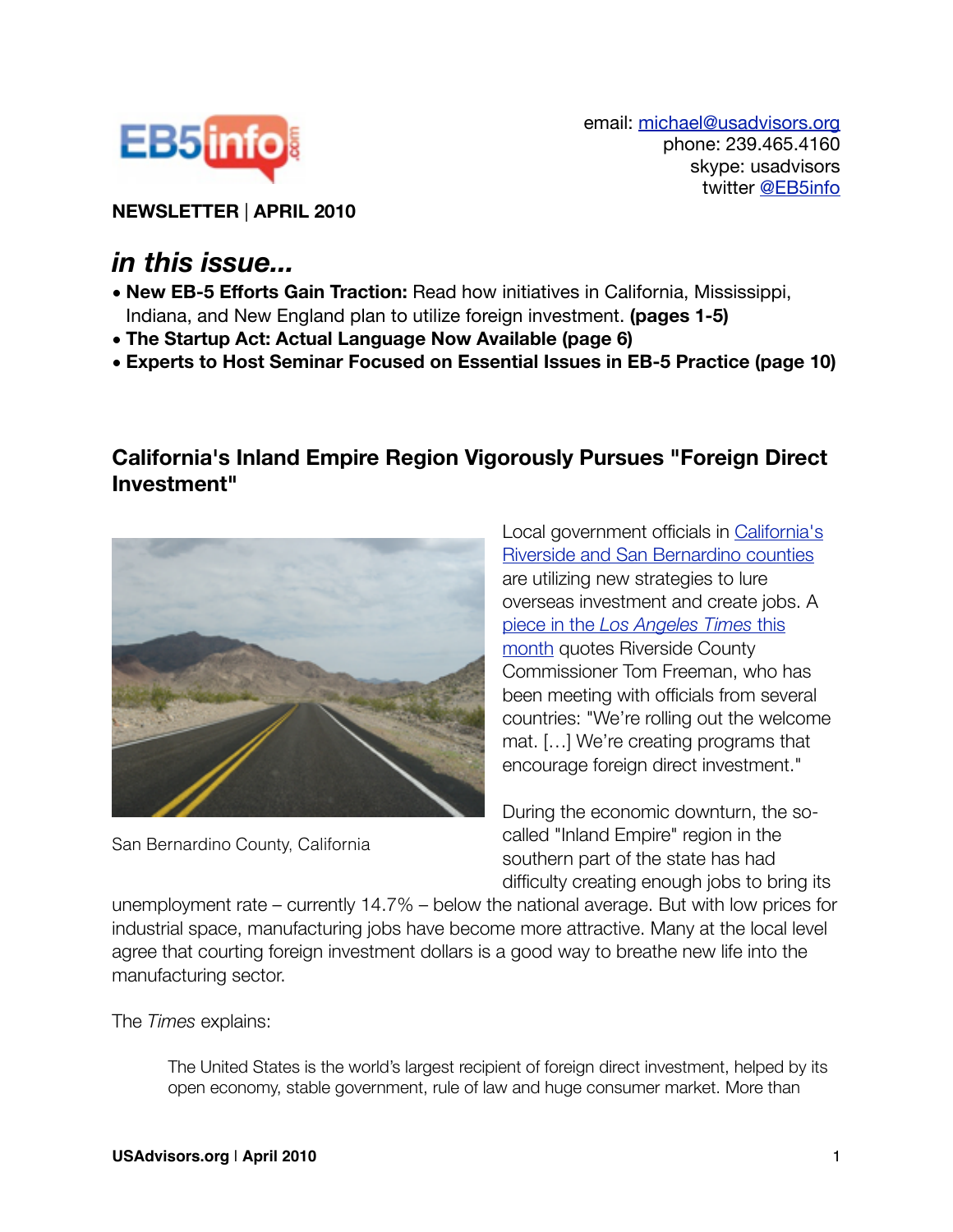\$300 billion of such investment flowed into the United States in 2008, according to the International Trade Administration.

Foreign companies employed 605,600 California workers in 2007, the last year for which data were available, according to the Bureau of Economic Analysis. Nearly one-quarter of these workers were employed in manufacturing.

Attracting new industries is key to the Inland Empire's growth. The region, which comprises the more populous parts of Riverside and San Bernardino counties, has shed 183,600 jobs since December 2006, many of them in construction and logistics.

"The two most important sectors for us were arguably the ones that were hit the worst," said Marc Weidenmier, professor of economics at Claremont McKenna College. "This area needs to develop other things."

One example of a foreign company that has recently invested in the Inland Empire region is Nepco, a South Korean manufacturer of picture frames. Reasons Nepco cites for its decision to locate operations in a state with a reputation for being expensive include proximity to 37 million consumers and good transportation systems to get materials shipped in and goods shipped out.

Although wages in the U.S. are higher than they would be overseas, says Tommy Kim, Nepco's U.S. Director of Operations, the company saves time by not having material sent back to China before being shipped (again) to the U.S. and placed on a display shelf.

Like neighboring San Bernardino County, Riverside County recently passed a resolution that would encourage foreign investment through the EB-5 program. California currently contains more EB-5 regional centers than any other state.

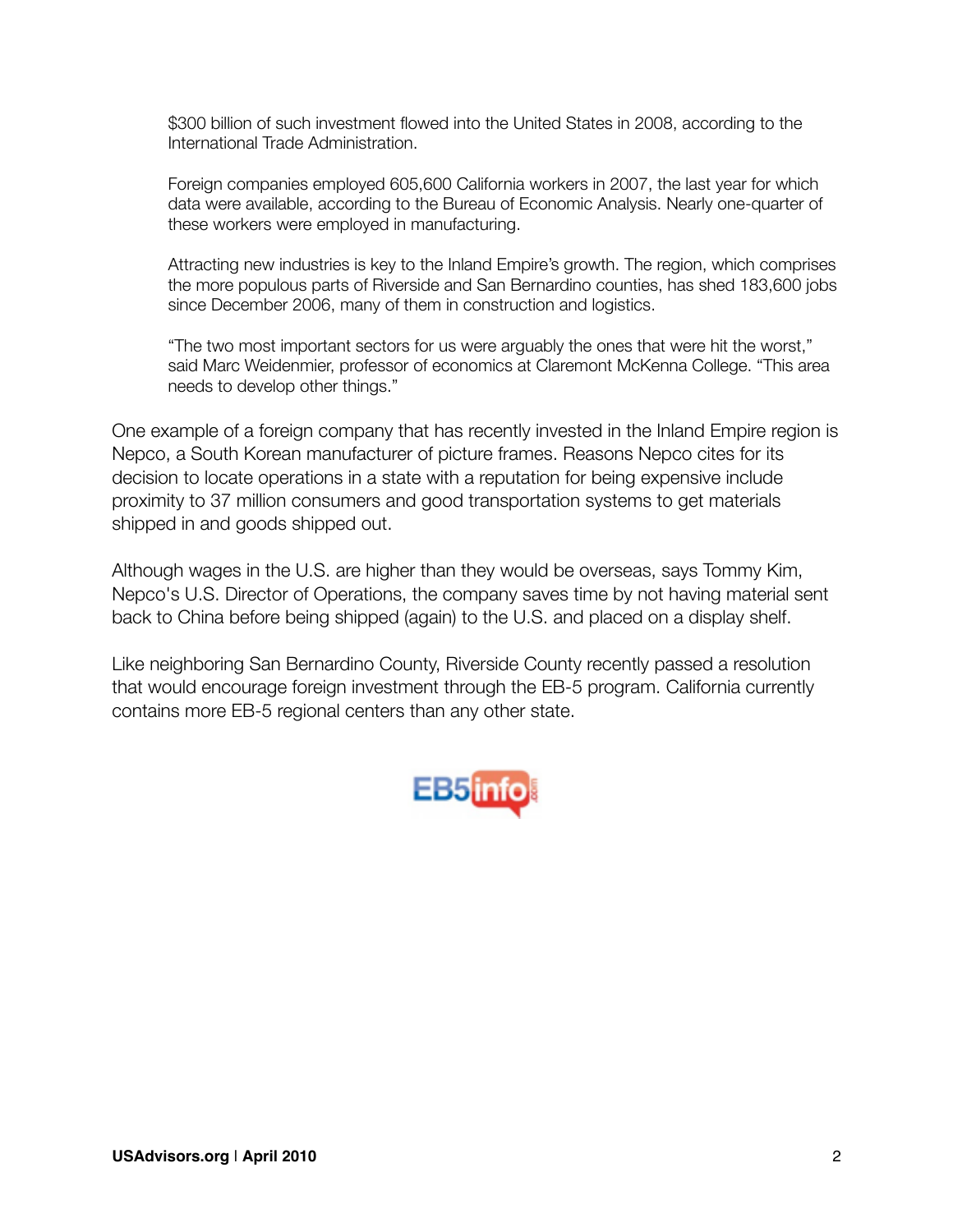### **Mississippi EB-5 Project Recruits Former DNC Chairman**

According to the *Mississippi Business Journal (MBJ)*, former Democratic National Committee Chairman Terry McAuliffe [will be filling a key role at](http://msbusiness.com/magnoliamarketplace/2010/04/22/familiar-name-among-greentech-leadership/)  [Greentech Automotive,](http://msbusiness.com/magnoliamarketplace/2010/04/22/familiar-name-among-greentech-leadership/) a company that makes hybrid vehicles.

Greentech announced several months ago its intention to build a manufacturing plant in Tunica, Mississippi, [a project scheduled to](http://eb5info.com/states/25-mississippi/regional_centers)  [receive a substantial portion of its](http://eb5info.com/states/25-mississippi/regional_centers)  [funding from EB-5 investments.](http://eb5info.com/states/25-mississippi/regional_centers) McAuliffe, known for setting fundraising records during his tenure as DNC Chairman, will now be working to pump those EB-5 dollars into Greentech's Tunica project.



Former DNC Chairman Terry McAuliffe

Will it work? Reporting for the *MBJ* is Clay Chandler, who shows healthy skepticism in his recent column, "Familiar Name Among Greentech Leadership." Chandler reports that Greentech has been "surrounded by a pile of skepticism (and rightfully so) since news of the company broke last fall. A lot of smart automotive folks think the project is a pipe dream; honestly, it probably is."

Having someone like McAuliffe at its helm, however, may lend Greentech more legitimacy. The manufacturer of hybrid cars wants to build a factory that should cost somewhere around \$1 billion to construct.

Although Mississippi governor Haley Barbour is likely "intrigued by Greentech," according to Chandler, he has largely kept mum about the project. "I hope they'll be able to put together their financing," he recently told the *MBJ*.

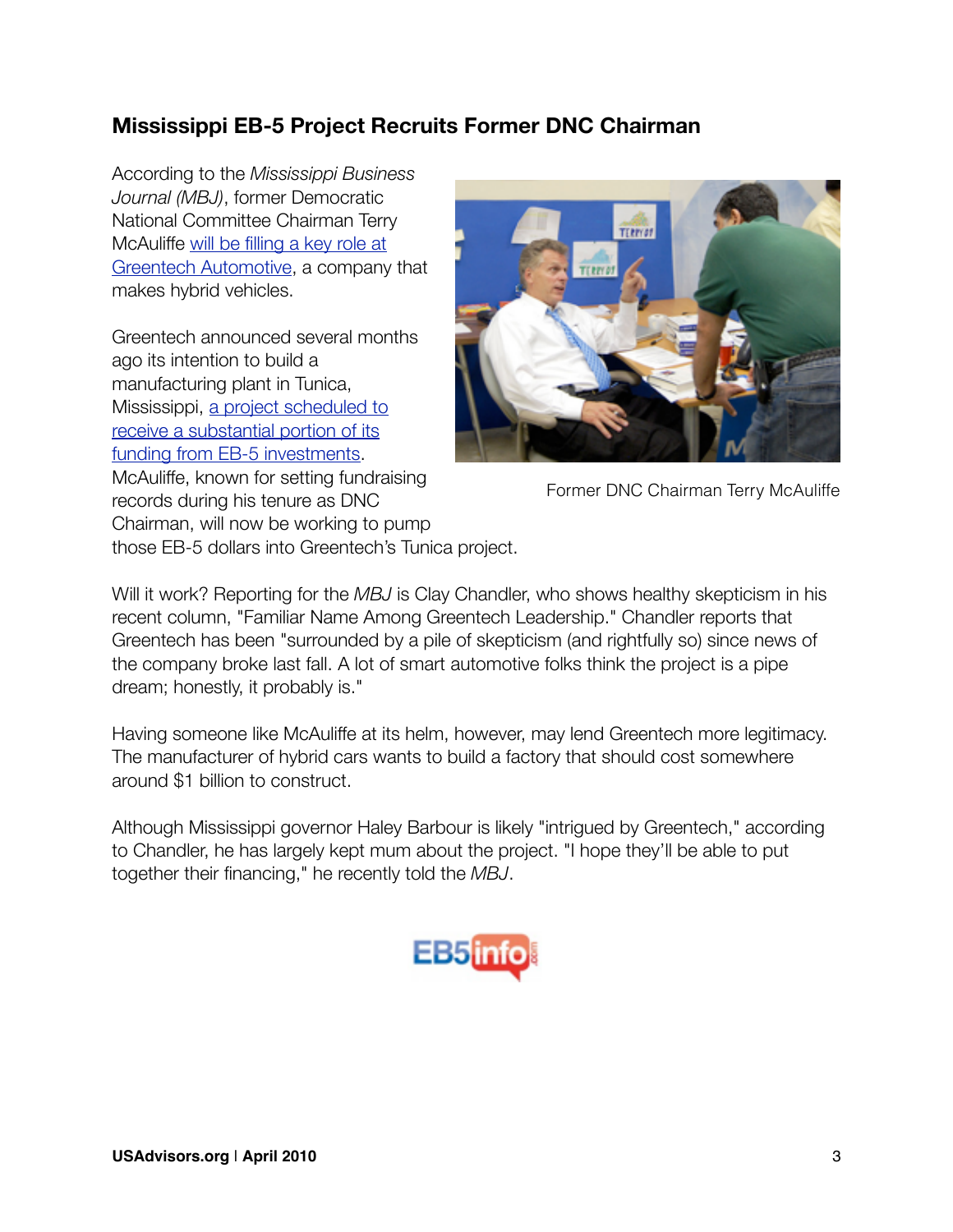#### **Indiana Explores EB-5 Program Possibilities**



Indiana State House

With over 80 EB-5 regional centers now operating, few states want to miss out on the opportunity to secure foreign investment dollars through the EB-5 program, and [Indiana is no exception](http://eb5info.com/states/15-indiana/regional_centers).

The *Ball State Daily News* [has just reported](http://www.bsudailynews.com/delaware-county-helps-company-recruit-foreign-investors-to-indiana-1.2199528) that Delaware County, Indiana will court foreign national immigrant investors who want to receive a green card for themselves and their families by investing in a U.S. business. The county will try to receive immigrant investor dollars through its work with a company called Energize East Central Indiana, which seeks investment in logistics, advanced

manufacturing, and food processing and distribution.

For clarification on why officials believe EB-5 a valuable way to raise capital investment in local projects, the newspaper sites Michael Hicks, Director of the Ball State University Center for Business and Economic Research. According to Hicks, "Indiana is well-suited to attract foreign business because it's one of the few states that has remained fiscally solvent during the past year."

Though true, it remains to be seen whether that fact will resonate with potential investors. Competition among EB-5 regional centers is growing fiercer every day, and travel to Asian nations like China and South Korea to promote projects before groups of investors is becoming more common. In some cases, high profile political figures – in particular, governors – have even traveled abroad to promote the program.

According to the article:

Terry Murphy, vice president of Economic Development in Delaware County, said this summer Delaware County officials will try to attract foreign business from Japan, China, Europe and possibly Turkey.

"I only see a plus side to it," he said. "New businesses will bring construction jobs here as well. All the service industries will benefit."

Murphy said initial job creation could result in job opportunities for students and those just out of college.

So far no foreign companies are on board with the program, and Hicks said it's hard to speculate when the program will actually get started.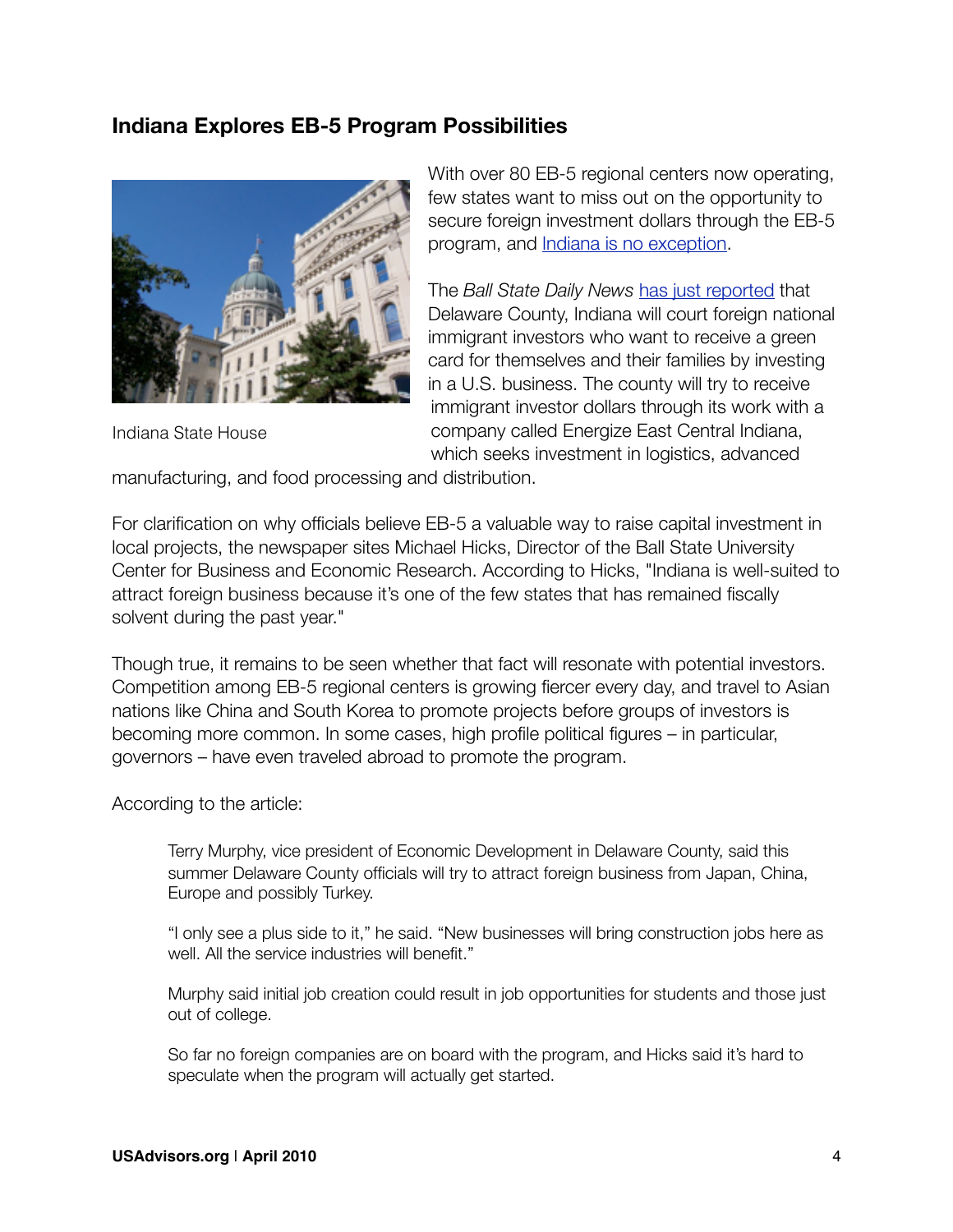If Indiana is able to sell investors on its solvency and what Hicks terms its "trustworthy tax system," foreign investor dollars via the EB-5 program may help curb the trend of static job growth that plagued Central Indiana even before the most recent recession.



### **Seaway Valley Pursues EB-5 Regional Center for Six States**

According to [a press release published on GlobeNewswire, Inc.,](http://www.globenewswire.com/newsroom/news.html?d=189069) holding company Seaway Valley Capital Corporation is partnering with ACG Consulting to create [a new EB-5 regional](http://eb5info.com/regional-centers) 

[center](http://eb5info.com/regional-centers) that will cover six states in the Northeast. In what appears to be a large potential investment zone – land in New York, Massachusetts, Connecticut, Vermont, New Hampshire, and Maine would be included – the company plans to fund projects for Hackett's Stores, a retail sales outfit, and the Harbor Brewing Company.

Seaway Valley would take exactly 49% interest in the proposed EB-5 regional center, which would include "certain new retail concepts" according to the release. Harbor Brewing Company, on the other hand, develops "new restaurant concepts."



Seaway Valley's Portfolio Includes the Harbor Brewing Company

Here's what the press release says about ACG Consulting:

ACG Consulting is affiliated with ACG Companies (www.acgcompanies.com) and possesses specialized expertise in the employment based EB-5 Program. It develops and provides economic research and consultation services to clients nationally and is currently working with a number of clients who in the aggregate are seeking to raise more than a billion dollars in capital from foreign investors.

Seaway Valley is located in Sackets Harbor, New York, and the new regional center would presumably have its headquarters at the holding company's current office address. There are currently three USCIS-approved EB-5 regional centers in New York state.

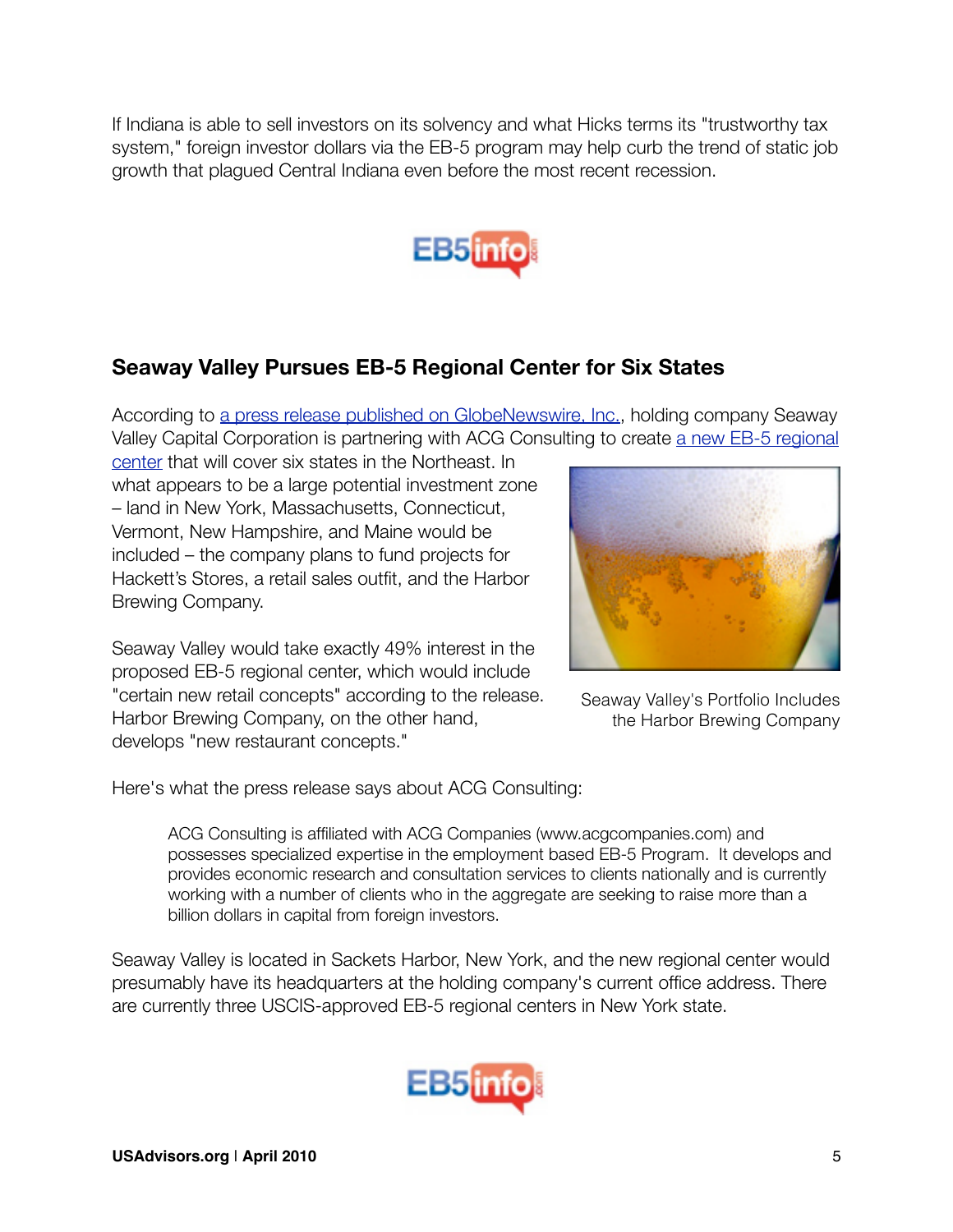## **Startup Visa Act (Actual Language)**

For readers looking for the actual bill introduced by Senators Kerry (D-MA) and Lugar (RIN), it is now [available here](http://www.scribd.com/doc/27401295/Startup-Visa-Act-Final-Final-1).

# A BILL

- To establish an employment-based immigrant visa for alien entrepreneurs who have received significant capital from investors to establish a business in the United States.
- Be it enacted by the Senate and House of Representa-1.
- 2 tives of the United States of America in Congress assembled,
- 3 SECTION 1. SHORT TITLE.
- This Act may be cited as the "StartUp Visa Act of 4 5 2010".
- 6 SEC. 2. STARTUP VISAS.
- (a) IN GENERAL.-Section 203(b) of the Immigra-7
- 8 tion and Nationality Act (8 U.S.C. 203(b)) is amended-

The following comments come from Will Herman, well known entrepreneur and incubator of several startups:

"Simply put, anyone from anywhere who starts a company in the U.S. and is able to reasonably capitalize it can get a visa to stay in this country to develop their business here, on American soil with American employees, paying American taxes.

That's a no-brainer you say? You might be surprised to learn that the country is routinely kicking

entrepreneurs out, telling them to start their businesses elsewhere.

These aren't people who are taking away American jobs. They're entrepreneurs – people who are creating new technologies, services, products and . . . wait for it . . . jobs. It's a meritocracy, folks, the best stuff wins. Anyone is allowed to play. That is, for now, if you live here.

The new legislation is supported with over [100 signatures](https://docs.google.com/viewer?url=http://startupvisa.files.wordpress.com/2010/02/startup-visa-letter-with-signatures-feb22.pdf) from leading venture capitalists and angel investors throughout the country. I'm honored that my name is included on the list. Not because I'm an investor looking for more deals, but I'm an American with an insanely strong desire to see this country continue to set the pace for the rest of the world when it comes to opportunity and leadership.

Relatively speaking, the streets of the US are, in fact, paved with gold. I'd like to see us keep it that way and to provide opportunities for even more Americans to be able to mine it."

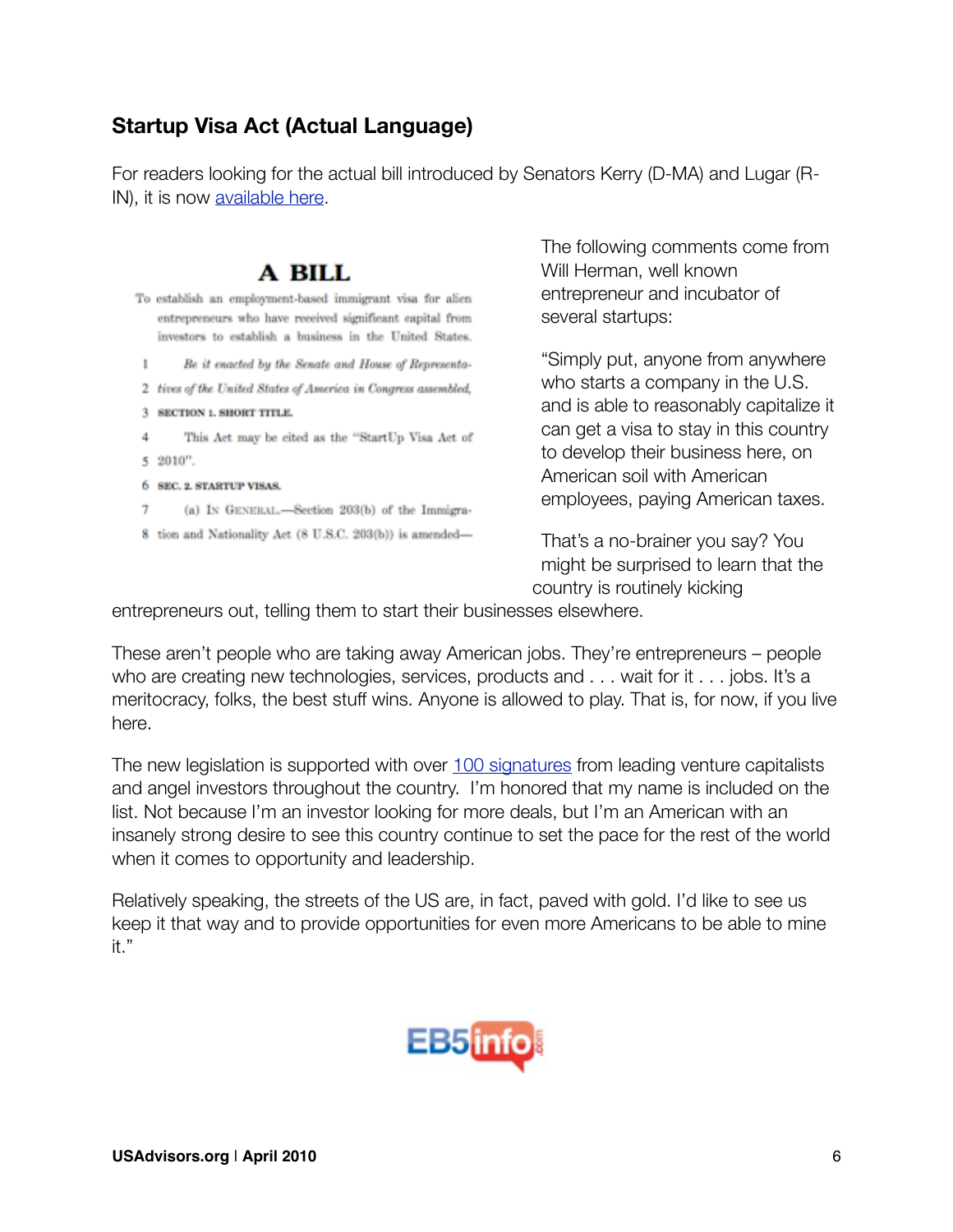### **Three-Part Seminar to Discuss EB-5 Investment Essentials**

#### *Click to see [all current EB-5 Events](http://eb5info.com/eb5-events).*

Beginning Thursday, April 29, a number of EB-5 visa program experts and practitioners will participate in a phone seminar to discuss key issues surrounding the EB-5 visa program.

Among the topics to be discussed are EB-5 indirect jobs, direct jobs, and induced jobs, risks for EB-5 investors, a breakdown of the regional center/business structure, and changes made to the EB-5 program since the 2009 USCIS memorandum.

Speakers will include [Michael Gibson](http://eb5info.com/eb5-advisors/1-michael-gibson) of USAdvisors.org, [attorney David Morris](http://eb5info.com/eb5-attorneys/31-david-morris), professors John Barrett and [Scott Barnhart](http://eb5info.com/eb5-advisors/11-dr-scott-w-barnhart), [Melissa Krinzman](http://eb5info.com/eb5-advisors/9-melissa-krinzman) of Venture Architects, and Jason Oleet of Oleet & Co.



The following are summaries of each seminar session provided by ILW:

#### **[FIRST Phone Session](http://eb5info.com/eb5-events/11-Investor-Options-for-Experts-Seminar-Part-1-ILW-com) on April 29: EB-5 Indirect Jobs? Induced Jobs? Ask the Economist What are direct/indirect/induced jobs?**

- Overview of USCIS approved models including RIMS II and IMPLAN
- Reality check on job creation claims by Regional Centers
- Coordinating business plan, econometric report, and reality during I-526 and I-829 petitions
- Defining TEAs to claim \$500,000 reduced investment threshold
- Questions and Answers

#### **[SECOND Phone Session](http://eb5info.com/eb5-events/12-Investor-Options-for-Experts-Seminar-Part-2-ILW-com) on May 20: No – The Actual Business? A Regional Center or A Regional Center Project**

- Survey of Business/Structure Characteristics Used By EB-5 Projects
- Two biggest risk factors for EB-5 Investors: job creation and capital preservation
- Independent business analysis and valuations/Investment Banking Issues
- Different Business Models: Commercial Real Estate, Manufacturing
- Different Investment Models: Loan, Equity, other
- Testing the Business Plan & Job Creation Plan
- Testing the Exit Strategy & Return of Capital plan